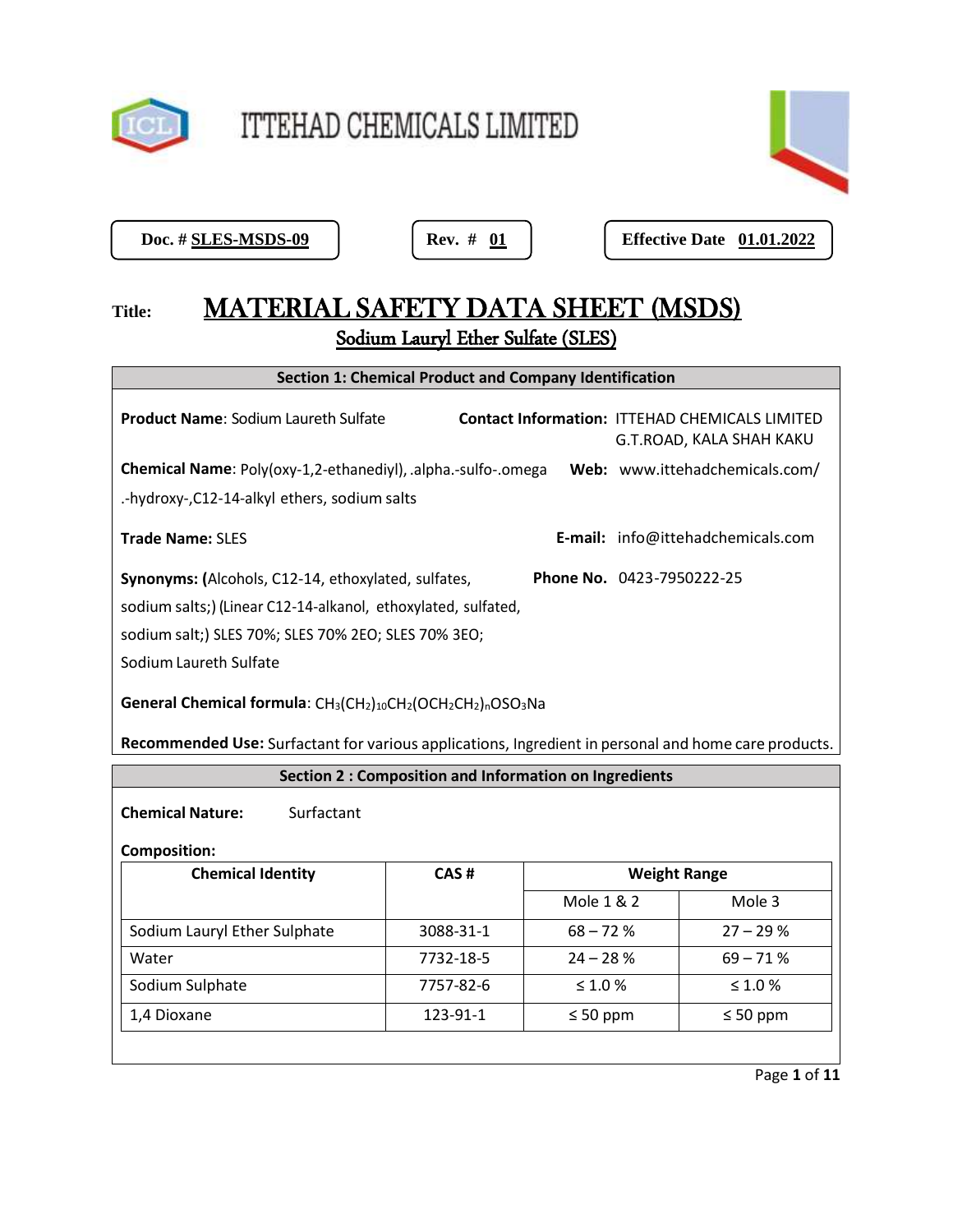| <b>Section 3: Hazards Identification</b>         |                                                                                                                             |              |                                                                                                                                                                                                                                                                                                                           |
|--------------------------------------------------|-----------------------------------------------------------------------------------------------------------------------------|--------------|---------------------------------------------------------------------------------------------------------------------------------------------------------------------------------------------------------------------------------------------------------------------------------------------------------------------------|
| <b>Hazard Classification:</b>                    | Hazardous according to the criteria of the Globally Harmonized System of<br>Classification and Labelling of Chemicals (GHS) |              |                                                                                                                                                                                                                                                                                                                           |
| <b>Hazard Categories:</b>                        | Skin Corrosion/Irritation - Category 2                                                                                      |              |                                                                                                                                                                                                                                                                                                                           |
|                                                  |                                                                                                                             |              | Serious Eye Damage/Irritation - Category 1                                                                                                                                                                                                                                                                                |
|                                                  |                                                                                                                             |              | Acute Hazard To The Aquatic Environment - Category 2                                                                                                                                                                                                                                                                      |
|                                                  |                                                                                                                             |              | Long-term Hazard To The Aquatic Environment - Category 3                                                                                                                                                                                                                                                                  |
| <b>Pictograms</b>                                |                                                                                                                             |              |                                                                                                                                                                                                                                                                                                                           |
|                                                  |                                                                                                                             |              |                                                                                                                                                                                                                                                                                                                           |
| <b>Signal Word:</b>                              | Danger                                                                                                                      |              |                                                                                                                                                                                                                                                                                                                           |
| <b>Hazard Statements:</b>                        | H315                                                                                                                        |              | Causes skin irritation.                                                                                                                                                                                                                                                                                                   |
|                                                  | H318                                                                                                                        |              | Causes serious eye damage.                                                                                                                                                                                                                                                                                                |
|                                                  | H401                                                                                                                        |              | Toxic to aquatic life.                                                                                                                                                                                                                                                                                                    |
|                                                  | H412                                                                                                                        |              | Harmful to aquatic life with long lasting effects.                                                                                                                                                                                                                                                                        |
|                                                  |                                                                                                                             |              | Precautionary Statements: Prevention P280 Wear protective gloves/eye protection/face protection.<br>P273 Avoid release to the environment.                                                                                                                                                                                |
|                                                  |                                                                                                                             |              | If IN EYES: Rinse cautiously with water for several<br>minutes. Remove contact lenses, if present and easy to<br>do. Continue rinsing. Immediately call a POISON<br>CENTRE/doctor.<br>P302 + P352 If ON SKIN: Wash with plenty of soap and water.<br>P332 + P313 If skin irritation occurs: Get medical advice/attention. |
|                                                  | Disposal                                                                                                                    | P362<br>P501 | Take off contaminated clothing and wash before reuse.<br>Dispose of contents/container in accordance<br>with local / regional / national /international<br>regulations                                                                                                                                                    |
| Dangerous Goods Classification                   |                                                                                                                             |              | NOT Dangerous Goods according to the criteria.                                                                                                                                                                                                                                                                            |
| Hazardous Substances and New Organisms Amendment |                                                                                                                             |              |                                                                                                                                                                                                                                                                                                                           |
| <b>HSNO Classifications:</b>                     | Health<br>Hazards                                                                                                           | 6.3A<br>8.3A | Substances that are irritating to the skin.<br>Substances that are corrosive to ocular tissue.                                                                                                                                                                                                                            |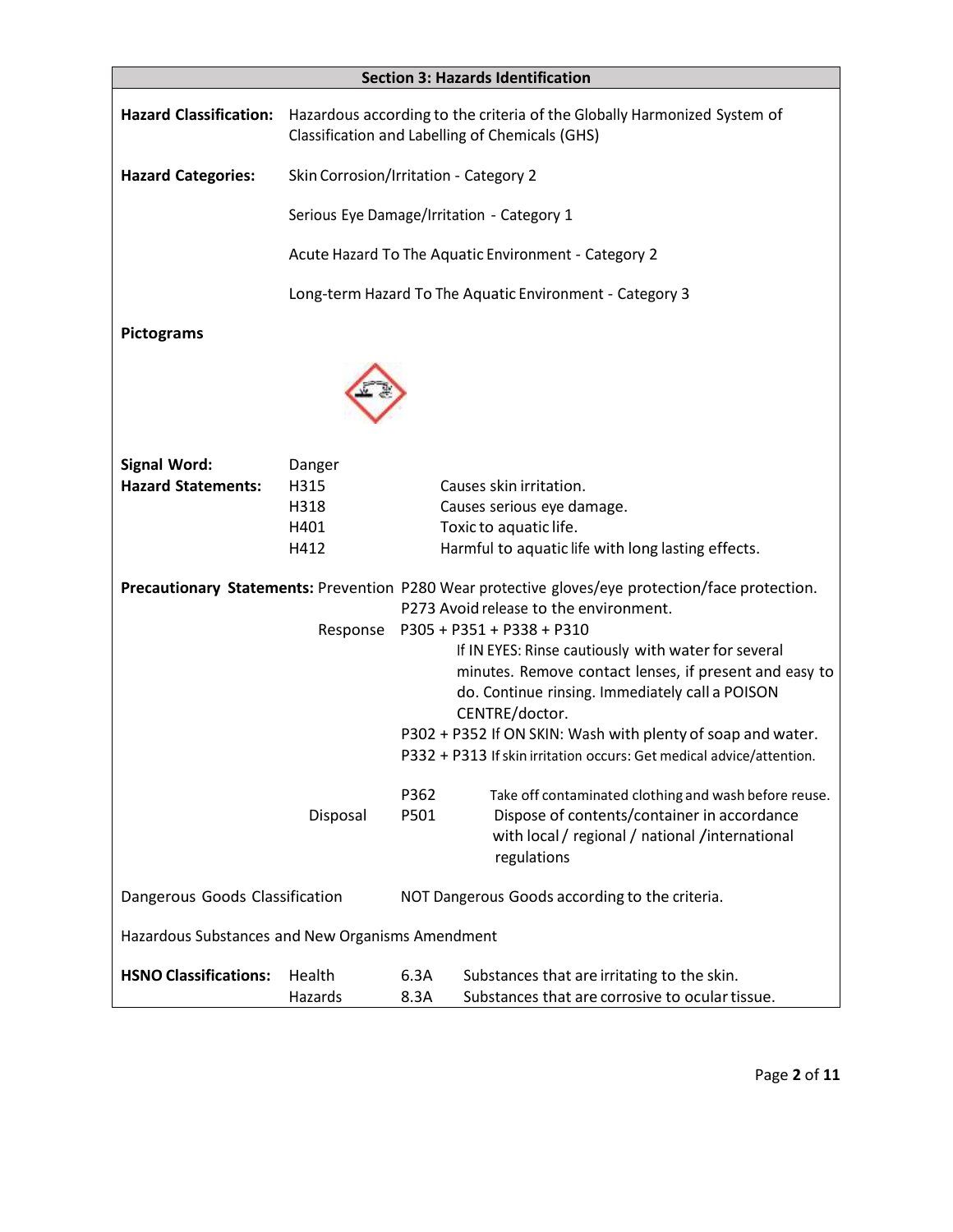### **Section 4 : First Aid Measures**

Description of necessary measures according to routes of exposure

- **Swallowed:** If swallowed rinse mouth, then drink 1 2 glasses of water. Do not induce vomiting. Call a Poison Centre or doctor/physician for advice. Never give anything by mouth to an unconscious person.
- **Eye:** If in eyes Immediately flush eyes with running water for several minutes, holding eyelids open and occasionally lifting the upper and lower lids. Immediately call a Poison Centre or doctor/physician for advice. Remove contact lenses if present and easy to do. Continue rinsing for at least 15 minutes. Chemical burns must be treated promptly by a physician.
- **Skin:** If on skin remove contaminated clothing and shoes immediately. Flush skin with running water for at least 15 minutes. In case of gross contamination, drench contaminated clothing and skin with plenty of water before removing clothes, or wear gloves. If skin irritation occurs, get medical advice/attention. Chemical burns must be treated promptly by a physician. Wash contaminated clothing and shoes before reuse.
- **Inhaled:** If inhaled r emove victim to fresh air and keep at rest in a position comfortable for breathing. Call a Poison Centre or doctor/physician for advice. Apply resuscitation if victim is not breathing; Administer oxygen if breathing is difficult. Keep victim calm and warm - Obtain immediate medical care.

## **Advice to Doctor**:

Immediately call a Poison Centre or doctor/physician for advice if large quantities have been ingested or inhaled.

Treat symptomatically. Ensure that attending medical personnel are aware of the identity and nature of the product(s) involved, and take precautions to protect themselves.

## **Medical Conditions Aggravated by Exposure:**

No information available

| <b>Section 5: Fire and Explosion Data</b> |                                                                                                                                                                                                                                                                                                                                    |  |
|-------------------------------------------|------------------------------------------------------------------------------------------------------------------------------------------------------------------------------------------------------------------------------------------------------------------------------------------------------------------------------------|--|
| <b>General Measures:</b>                  | Promptly isolate the scene by removing all persons from the vicinity of<br>the incident if there is a fire. No action shall be taken involving any<br>personal risk or without suitable training. If safe to do so, move<br>undamaged containers from fire area. Cool containers with water spray<br>until well after fire is out. |  |
| <b>Flammability Conditions:</b>           | Combustible material; May burn but does not ignite readily.                                                                                                                                                                                                                                                                        |  |
| <b>Extinguishing Media:</b>               | Use dry chemical, Carbon dioxide $(CO2)$ , foam or water spray for<br>extinction - Do not use water jet.                                                                                                                                                                                                                           |  |
| Fire and Explosion Hazard:                | Containers may explode when heated.                                                                                                                                                                                                                                                                                                |  |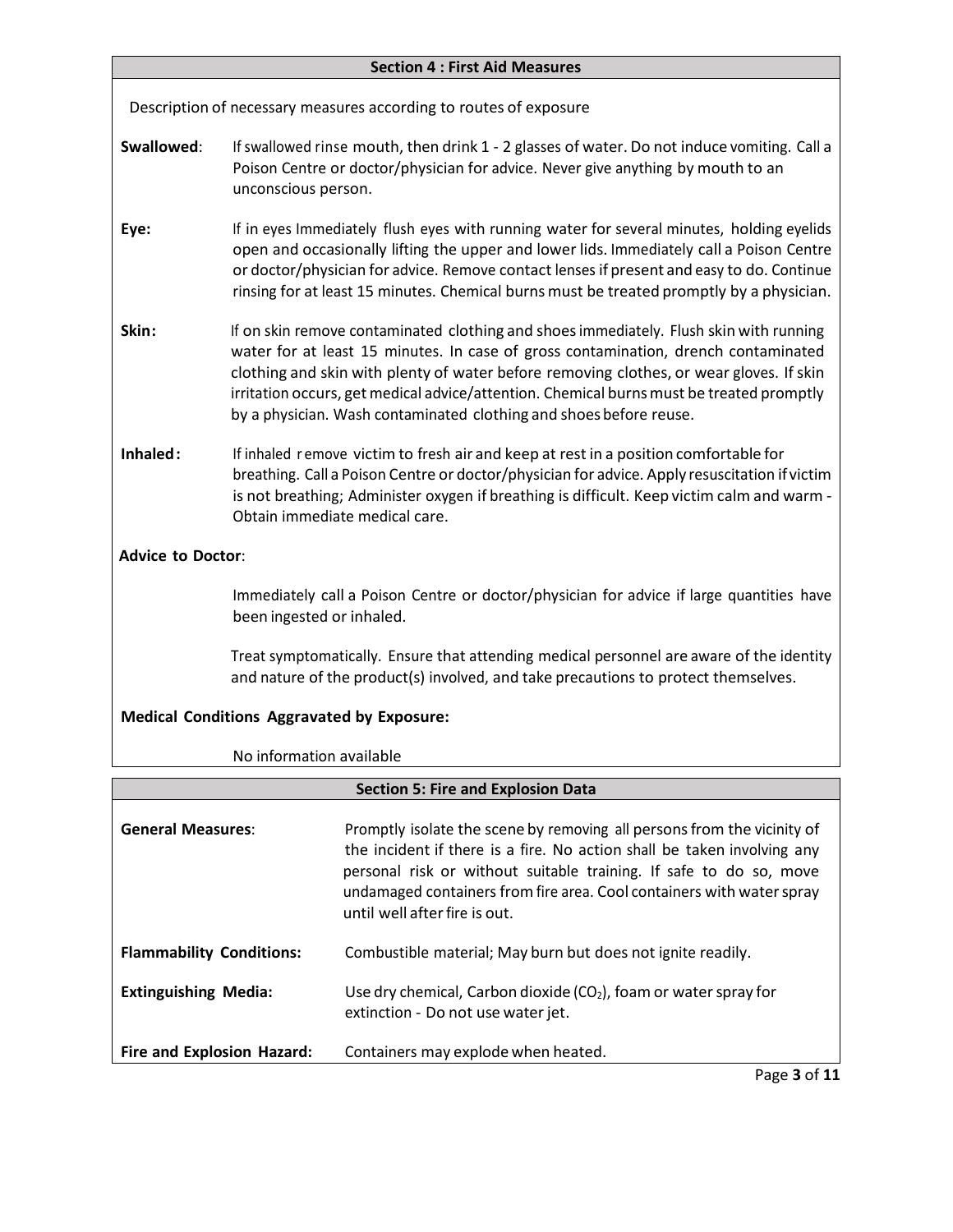| <b>Hazardous Products of Combustion:</b>                                                             |                                                                                                                                                          |  |
|------------------------------------------------------------------------------------------------------|----------------------------------------------------------------------------------------------------------------------------------------------------------|--|
|                                                                                                      | Fire may produce irritating, toxic and/or corrosive fumes,<br>including oxides of Sulfur                                                                 |  |
| <b>Special Fire Fighting Instructions:</b>                                                           |                                                                                                                                                          |  |
|                                                                                                      | Contain runoff from fire control or dilution water - Runoff may<br>pollute waterways.                                                                    |  |
| <b>Personal Protective Equipment:</b>                                                                |                                                                                                                                                          |  |
|                                                                                                      | Wear self-contained breathing apparatus (SCBA) and chemical splash<br>suit. SCBA and structural firefighter's uniform may provide limited<br>protection. |  |
| <b>Flash Point:</b>                                                                                  | >93 °C                                                                                                                                                   |  |
| Lower Explosion Limit:                                                                               | No Data Available                                                                                                                                        |  |
| <b>Upper Explosion Limit:</b>                                                                        | No Data Available                                                                                                                                        |  |
| <b>Auto Ignition Temperature:</b>                                                                    | No Data Available                                                                                                                                        |  |
| <b>Hazchem Code:</b>                                                                                 | No Data Available                                                                                                                                        |  |
| <b>Section 6: Accidental Release Measures</b>                                                        |                                                                                                                                                          |  |
| General Response Procedure: No action shall be taken involving any personal risk or without suitable |                                                                                                                                                          |  |

|                             | General Response Procedure: No action shall be taken involving any personal risk or without suitable<br>training. Ensure adequate ventilation. Eliminate all ignition sources. Do<br>not touch or walk through spilled material. Avoid generating dust. Avoid<br>breathing dust/vapours and contact with eyes, skin and clothing. |
|-----------------------------|-----------------------------------------------------------------------------------------------------------------------------------------------------------------------------------------------------------------------------------------------------------------------------------------------------------------------------------|
| <b>Clean Up Procedures:</b> | Move containers from spill area. Collect material (using a vacuum with<br>HEPA filter) and place into a suitable, labelled container for disposal (see<br>SECTION 13). Do not dry sweep. Avoid dispersal of dust in the air (i.e.<br>clearing dusty surfaces with compressed air). Non-sparking tools should<br>be used.          |
| Containment:                | Stop leak if safe to do so $-$ Prevent entry into waterways, drains or<br>confined areas. Prevent dust cloud.                                                                                                                                                                                                                     |
| Decontamination:            | No information available.                                                                                                                                                                                                                                                                                                         |
|                             | Avoid dispersal of spilled material and runoff and contact with soil,<br>waterways, drains and sewers. Inform the relevant Environmental<br>Precautionary Measures Authorities if the product has caused<br>environmental pollution.                                                                                              |
| <b>Evacuation Criteria:</b> | Spill or leak area should be isolated immediately. Keep unauthorized<br>personnel away                                                                                                                                                                                                                                            |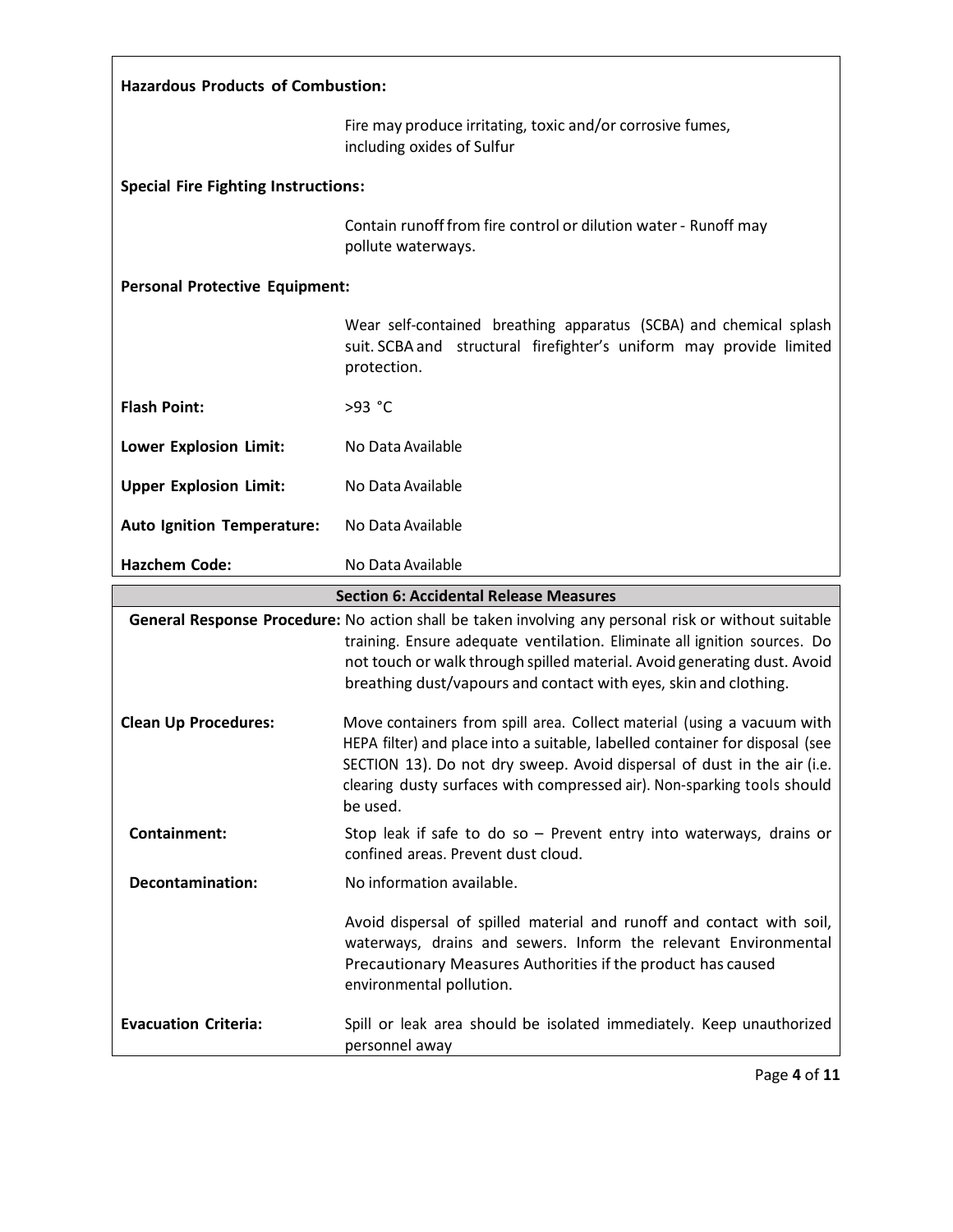### **Personal Precautionary Measures:**

Use personal protective equipment as required. Wear appropriate respirator when ventilation is inadequate

| <b>Section 7: Handling and Storage</b>                  |                                                                                                                                                                                                                                                                                                                                                                                                                                                                                                                                                                    |  |
|---------------------------------------------------------|--------------------------------------------------------------------------------------------------------------------------------------------------------------------------------------------------------------------------------------------------------------------------------------------------------------------------------------------------------------------------------------------------------------------------------------------------------------------------------------------------------------------------------------------------------------------|--|
| Handling:                                               | Safety showers and eyewash facilities should be provided within the immediate work area<br>for emergency use. Ensure adequate ventilation. Handle in accordance with good<br>industrial hygiene and safety practice. Avoid breathing dust/mist/vapours and contact<br>with eyes, skin and clothing. Do not ingest. Use personal protective equipment as required<br>(see SECTION 8). Combustible material: Keep away from heat and sources of ignition - No<br>smoking. Take precautionary measures against static discharge. Avoid release to the<br>environment. |  |
| Storage:                                                | Store in a cool, dry and well-ventilated place, out of direct sunlight. Keep container<br>tightly closed and sealed until ready for use. Containers that have been opened must<br>be carefully resealed and kept upright to prevent leakage. Keep away from heat and<br>sources of ignition - No smoking. Keep away from food/drink and incompatible<br>materials (see SECTION 10). Use appropriate containment to avoid environmental<br>contamination.                                                                                                           |  |
| Container:                                              | Keep in the original container or an approved alternative made from a compatible<br>material. Do not store in unlabeled containers. Empty containers retain product residue<br>and can be hazardous. Do not reuse container.                                                                                                                                                                                                                                                                                                                                       |  |
| <b>Section 8: Exposure Controls/Personal Protection</b> |                                                                                                                                                                                                                                                                                                                                                                                                                                                                                                                                                                    |  |

**General:** No specific exposure standards are available for this product.

Derived no-effect levels (DNELs) for Workers:

COMPONENT: SodiumLauryl Sulphate (CAS No. 68891-38-3):

- Dermal exposure (Long-term, Systemic effects): 175 mg/m3

- Inhalation exposure (Long-term, Systemic effects): 2,750 mg/kg bw/day

**Exposure Limits:** No Data Available

**Biological Limits:** No information available.

**Engineering Measures:**

If user operations generate dust, fumes, gas, vapour or mist, use process enclosures, local exhaust ventilation or other engineering controls to keep worker exposure to airborne contaminants below any recommended or statutory limits.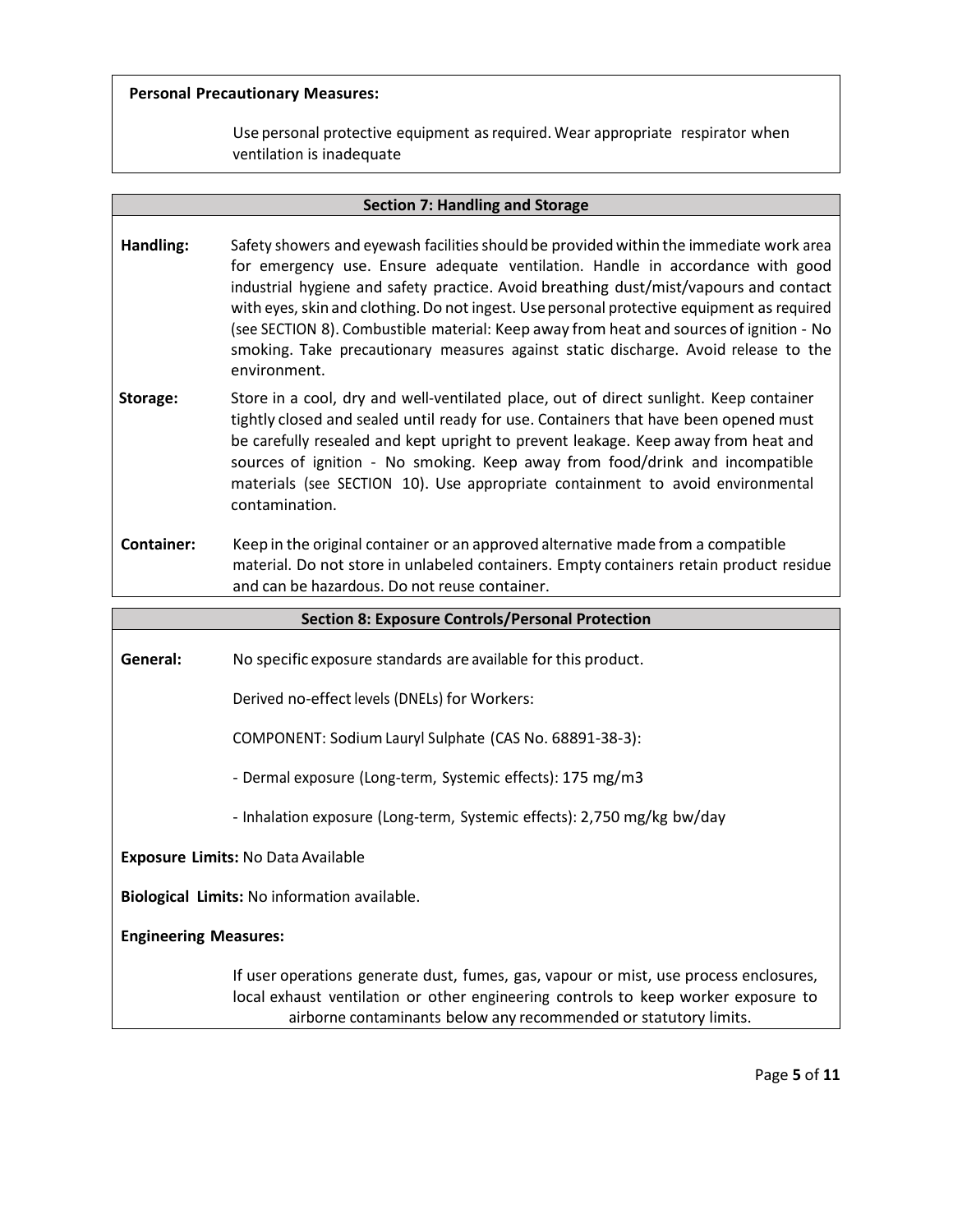| <b>Personal Protection Equipment:</b> |  |  |  |
|---------------------------------------|--|--|--|
|---------------------------------------|--|--|--|

- Respiratory protection: Wear respiratory protection in case of inadequate ventilation or if inhalation hazards exist (refer to AS/NZS 1715 & 1716).

| - Eye/face protection: Wear appropriate eye protection to prevent eye contact.<br>Recommended: Chemical goggles; Face-shield. If inhalation hazards exist, a full-face<br>respirator may be required instead.                                                                                                                                                          |
|------------------------------------------------------------------------------------------------------------------------------------------------------------------------------------------------------------------------------------------------------------------------------------------------------------------------------------------------------------------------|
| - Hand protection: Wear protective gloves. Recommended: Impervious gloves.<br>Considering the parameters specified by the glove manufacturer, check during use that<br>the gloves are still retaining their protective properties.                                                                                                                                     |
| - Skin/body protection: Wear appropriate personal protective clothing to avoid skin<br>contact. Personal protective equipment for the body, appropriate footwear and any<br>additional skin protection measures should be selected based on the task being<br>performed and the risks involved and should be approved by a specialist before handling<br>this product. |
| <b>Special Hazards Precaustions:</b>                                                                                                                                                                                                                                                                                                                                   |
|                                                                                                                                                                                                                                                                                                                                                                        |

Emissions from ventilation or work process equipment should be checked to ensure they comply with the requirements of environmental protection legislation. In some cases, f ume scrubbers, filters or engineering modifications to the process equipment will be necessary to reduce emissions to acceptable levels.

#### **Work Hygienic Practices:**

Eating, drinking and smoking should be prohibited in areas where this material is handled, stored and processed. Workers should wash hands and face before eating, drinking and smoking. Remove contaminated clothing and protective equipment before entering eating areas.

| <b>Section 9: Physical and Chemical Properties</b> |                                        |  |
|----------------------------------------------------|----------------------------------------|--|
|                                                    |                                        |  |
| <b>Physical State:</b>                             | Mole 1 & 3 (Solid)/Mole 3 (Liquid 28%) |  |
| Appearance:                                        | Paste (at room temperature)/Liquid     |  |
| Odour:                                             | <b>Odourless</b>                       |  |
| Colour:                                            | Colourless to light yellow             |  |
| pH:                                                | $7 - 9(3 % w/w)$                       |  |
| <b>Vapour Pressure:</b>                            | No Data Available                      |  |
| <b>Relative Vapour Density:</b>                    | No Data Available                      |  |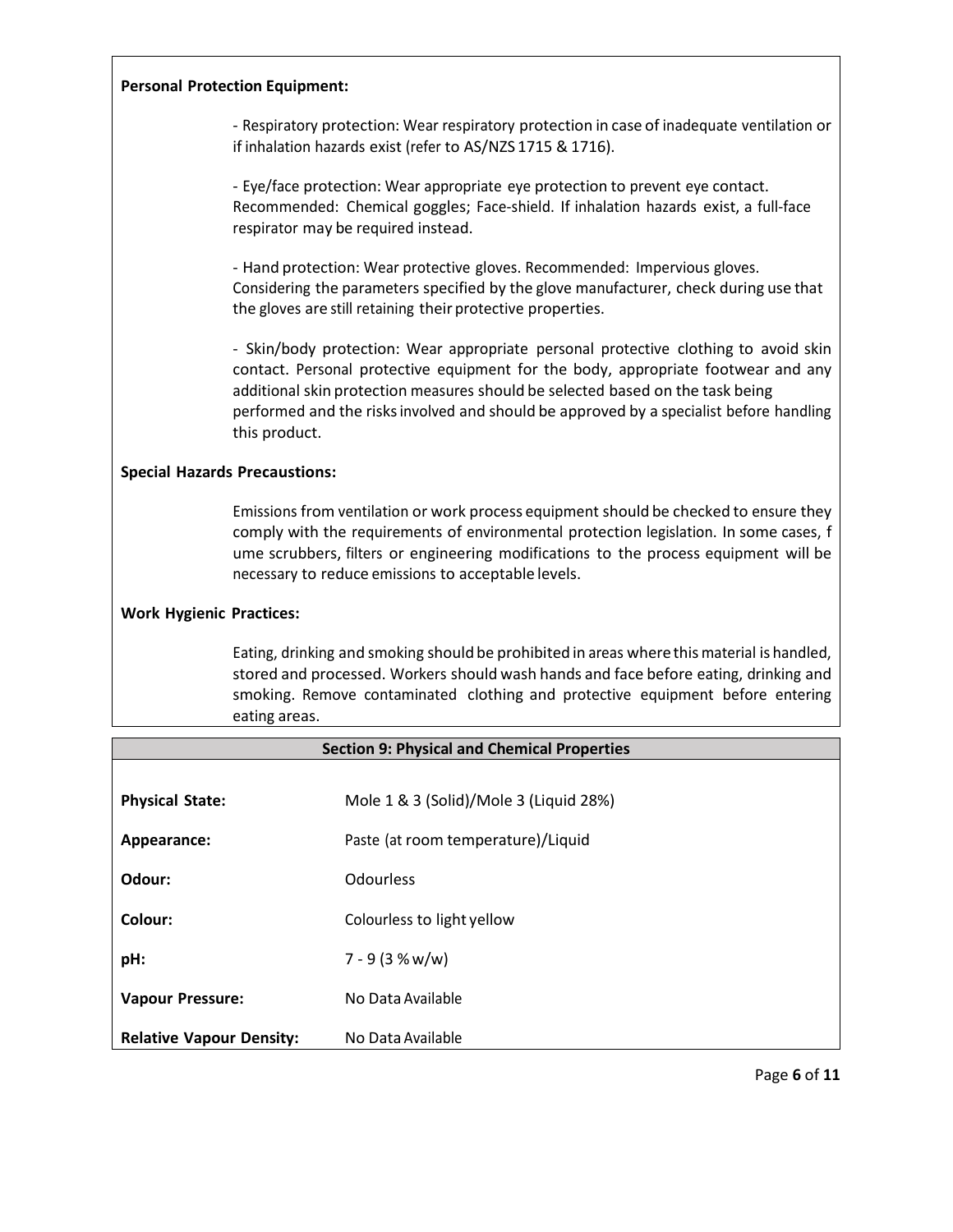| <b>Boiling Point:</b>                             | No Data Available         |
|---------------------------------------------------|---------------------------|
| <b>Melting Point:</b>                             | No Data Available         |
| <b>Freezing Point:</b>                            | No Data Available         |
| Solubility:                                       | 280 g/L in water 20°C     |
| <b>Specific Gravity:</b>                          | No Data Available         |
| <b>Flash Point:</b>                               | >93 °C                    |
| <b>Auto Ignition Temp:</b>                        | No Data Available         |
| <b>Evaporation Rate:</b>                          | No Data Available         |
| <b>Bulk Density:</b>                              | No Data Available         |
| <b>Corrosion Rate:</b>                            | No Data Available         |
| Decomposition Temperature: No Data Available      |                           |
| Density:                                          | 1.07 - 1.1 $g/cm3$        |
| <b>Specific Heat:</b>                             | No Data Available         |
| <b>Molecular Weight:</b>                          | No Data Available         |
| <b>Net Propellant Weight:</b>                     | No Data Available         |
| <b>Octanol Water Coefficient:</b>                 | No Data Available         |
| <b>Particle Size:</b>                             | No Data Available         |
| <b>Partition Coefficient:</b>                     | No Data Available         |
| Saturated Vapour Concentration: No Data Available |                           |
| <b>Vapour Temperature:</b>                        | No Data Available         |
| <b>Viscosity:</b>                                 | No Data Available         |
| <b>Volatile Percent:</b>                          | No Data Available         |
| <b>VOC Volume:</b>                                | No Data Available         |
| <b>Additional Characteristics:</b>                | No information available. |
| <b>Potential for Dust Explosion:</b>              | Not applicable.           |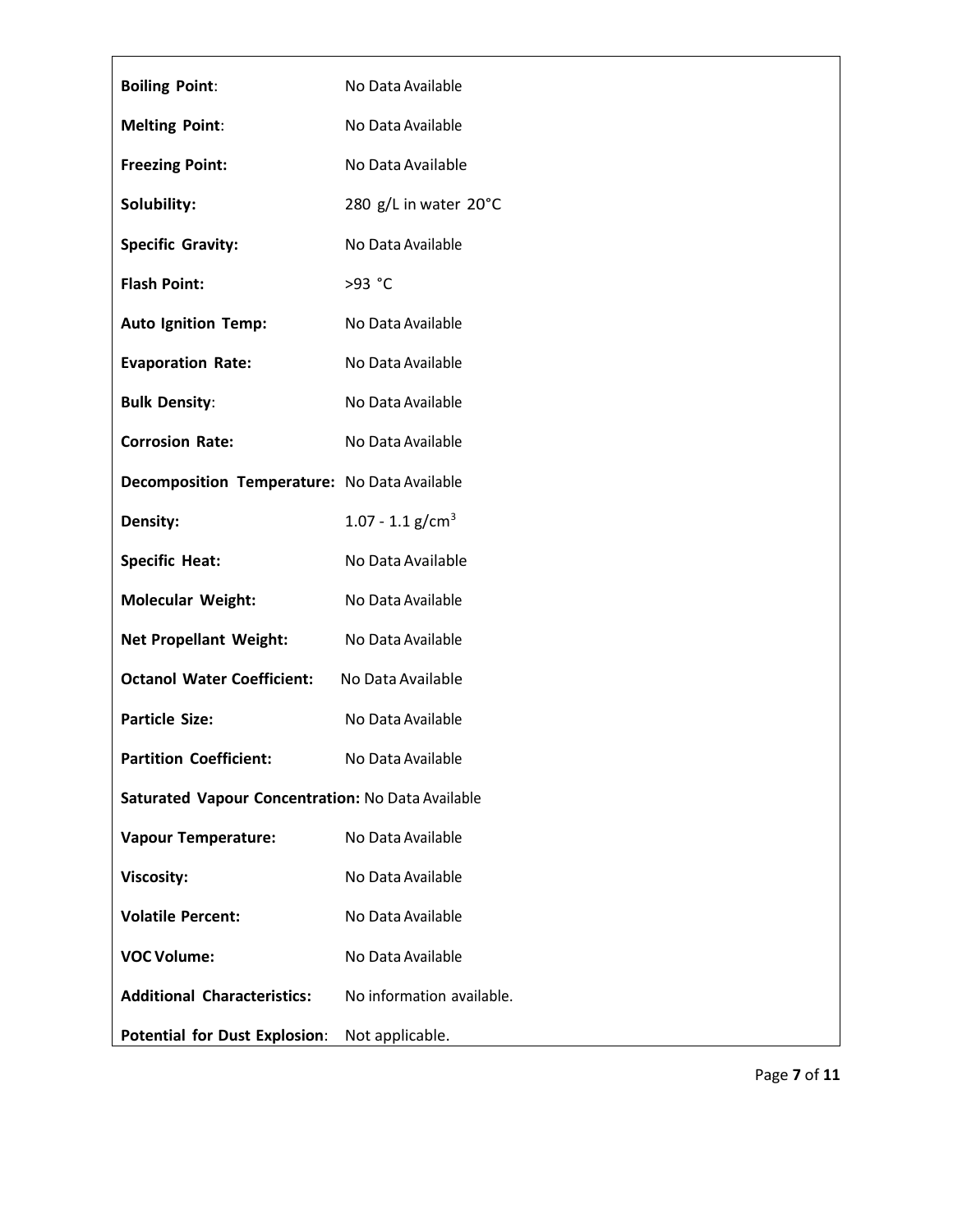# **Fast or Intensely Burning Characteristics**:

Fine dust dispersed in air in sufficient concentrations, and in the presence of an ignition source is a potential dust explosion hazard.

### **Flame Propagation or Burning Rate of Solid Material:**

No information available.

### **Non-Flammables That Could Contribute Unusual Hazards to a Fire:**

No information available.

### **Properties That May Initiate or Contribute to Fire Intensity:**

Combustible material; May burn but does not ignite readily.

### **Reactions That Release Gases or Vapours:**

Fire/decomposition may produce irritating, toxic and/or corrosive fumes, including oxides of Sulfur.

### **Release of Invisible Flammable Vapours and Gases:**

No information available.

|                                          | <b>Section 10: Stability and Reactivity Data</b>                                                        |
|------------------------------------------|---------------------------------------------------------------------------------------------------------|
| <b>General Information:</b>              | Under normal conditions of storage and use, hazardous reactions will<br>not occur.                      |
| <b>Chemical Stability:</b>               | The product is stable.                                                                                  |
| <b>Conditions to Avoid:</b>              | Keep away from heat and sources of ignition.                                                            |
| <b>Materials to Avoid:</b>               | Incompatible/reactive with strong acids, oxidizing agents.                                              |
| <b>Hazardous Decomposition Products:</b> |                                                                                                         |
|                                          | Fire/decomposition may produce irritating, toxic and/or corrosive<br>fumes, including oxides of Sulfur. |
| <b>Hazardous Polymerization:</b>         | Will not occur.                                                                                         |
|                                          | <b>Section 11: Toxicological Information</b>                                                            |
| <b>General Information:</b>              | - Acute toxicity: May be harmful if swallowed. Adverse symptoms may<br>include stomach pains.           |
|                                          | - Skin corrosion/irritation: Causes skin irritation. Adverse symptoms                                   |
|                                          |                                                                                                         |

Page **8** of **11**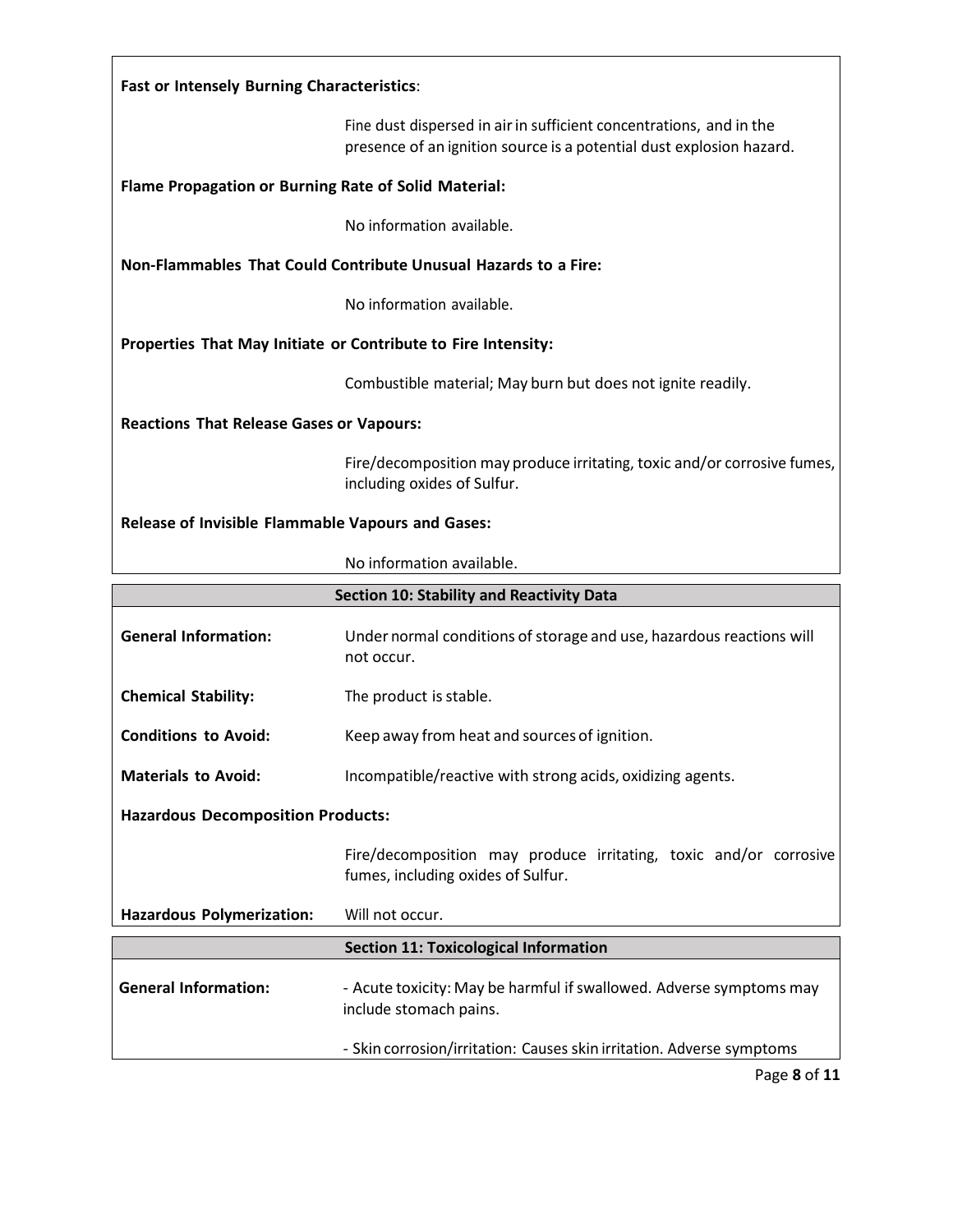|                             | may include pain or irritation, redness, blistering may occur.                                                                                                                                                                                       |
|-----------------------------|------------------------------------------------------------------------------------------------------------------------------------------------------------------------------------------------------------------------------------------------------|
|                             | - Eye damage/irritation: Causes serious eye damage. Adverse                                                                                                                                                                                          |
|                             | symptoms may include pain, watering, redness.                                                                                                                                                                                                        |
|                             | - Respiratory/skin sensitization: Component: Sodium Lauryl Ether<br>Sulphate (CAS No. 68891-38-3): Not (skin) sensitizing (Guinea pig)                                                                                                               |
|                             | - Germ cell mutagenicity: COMPONENT: Sodium Lauryl Ether Sulphate<br>(CAS No. 68891-38-3): Negative (in vitro): Bacterial reverse mutation<br>test [OECD 471; Supplier's SDS]. Negative (in vitro): Mammalian cell<br>gene mutation test [OECD 476]. |
|                             | - Carcinogenicity: No information available.                                                                                                                                                                                                         |
|                             | - Reproductive toxicity: No information available.                                                                                                                                                                                                   |
|                             | - STOT (single exposure): No information available.                                                                                                                                                                                                  |
|                             | - STOT (repeated exposure): No information available.                                                                                                                                                                                                |
|                             | - Aspiration toxicity: No information available                                                                                                                                                                                                      |
| <b>Acute Ingestion:</b>     | Acute toxicity (Oral):                                                                                                                                                                                                                               |
|                             | COMPONENT: Sodium Lauryl Ether Sulphate (CAS No. 68891-38-3):                                                                                                                                                                                        |
|                             | - LD50, Rat: 2,870 mg/kg bw. [OECD Guideline 401; ECHA].                                                                                                                                                                                             |
| Other:                      | Acute toxicity (Dermal):                                                                                                                                                                                                                             |
|                             | COMPONENT: Sodium Lauryl Ether Sulphate (CAS No. 68891-38-3):                                                                                                                                                                                        |
|                             | - LD50, Rat: >2,000 mg/kg bw. [OECD Guideline 402; ECHA].                                                                                                                                                                                            |
| <b>Carcinogen Category:</b> | None                                                                                                                                                                                                                                                 |
|                             | <b>Section 12: Ecological Information</b>                                                                                                                                                                                                            |
| <b>Ecotoxicity:</b>         | Aquatic toxicity:                                                                                                                                                                                                                                    |
|                             | COMPONENT: Sodium Lauryl Ether Sulphate (CAS No. 68891-38-3):                                                                                                                                                                                        |
|                             | - LC50, Fish (Danio rerio): 7.1 mg/l (96 h) Freshwater.                                                                                                                                                                                              |
|                             | - EC50, Crustacean (Daphnia magna): 7.2 mg/l (48 h) Freshwater.                                                                                                                                                                                      |
|                             |                                                                                                                                                                                                                                                      |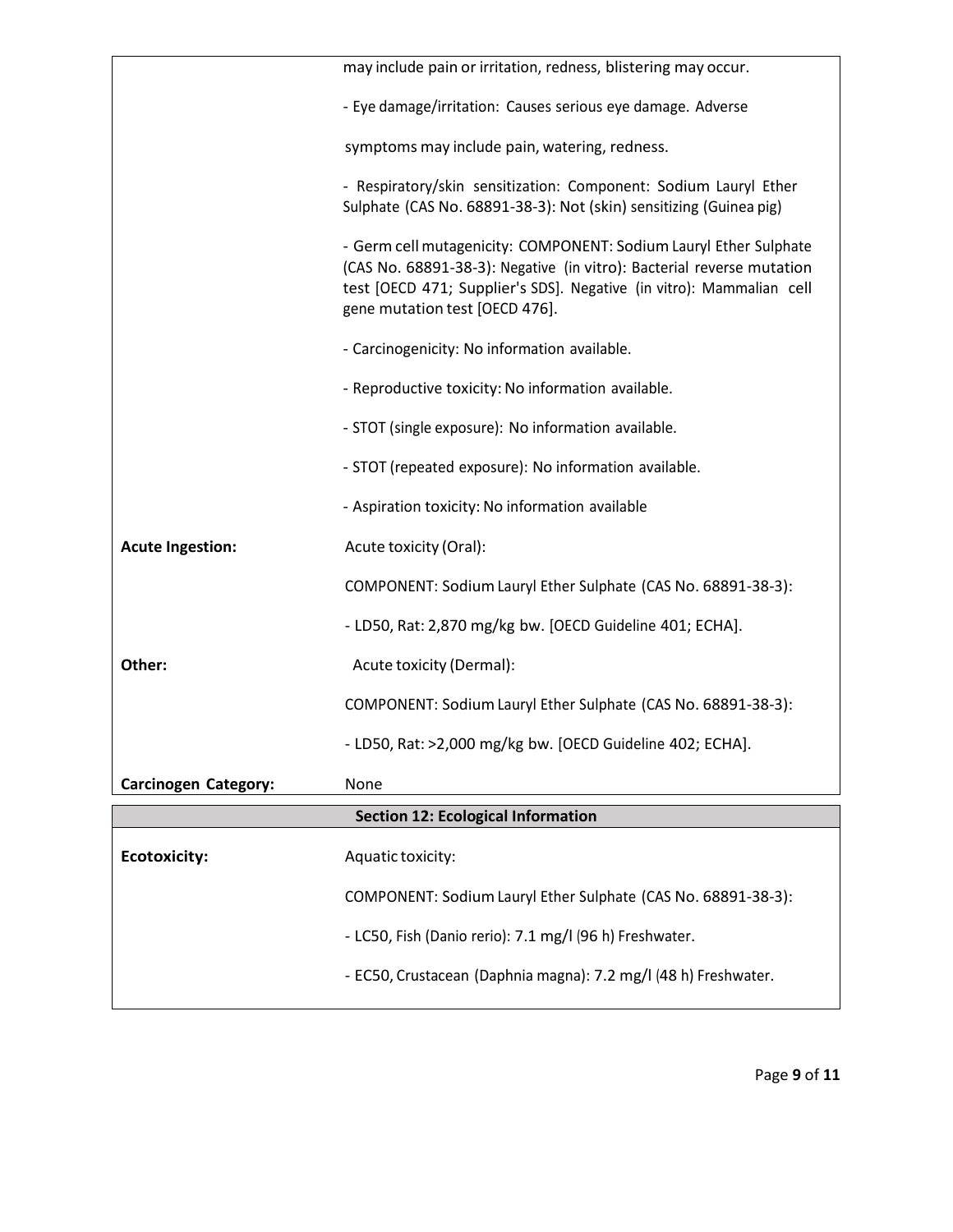|                                                                                                             | - NOEC, Crustacean (Daphnia magna): 0.18 mg/l (21 d) Freshwater.                                                                                                                                                                                                                                                                                                                                                                                                                                                   |  |
|-------------------------------------------------------------------------------------------------------------|--------------------------------------------------------------------------------------------------------------------------------------------------------------------------------------------------------------------------------------------------------------------------------------------------------------------------------------------------------------------------------------------------------------------------------------------------------------------------------------------------------------------|--|
| Persistence/Degradability:                                                                                  | This product is readily biodegradable.                                                                                                                                                                                                                                                                                                                                                                                                                                                                             |  |
|                                                                                                             | COMPONENT: Sodium Lauryl Ether Sulphate (CAS No. 68891-38-3):                                                                                                                                                                                                                                                                                                                                                                                                                                                      |  |
|                                                                                                             | - Ready biodegradability (DOC Die-Away Test): >70% (28 d) [OECD 301A]                                                                                                                                                                                                                                                                                                                                                                                                                                              |  |
| <b>Mobility:</b>                                                                                            | No information available.                                                                                                                                                                                                                                                                                                                                                                                                                                                                                          |  |
| <b>Environmental Fate:</b>                                                                                  | Avoid dispersal of spilled material and runoff and contact with soil,<br>waterways, drains and sewers.                                                                                                                                                                                                                                                                                                                                                                                                             |  |
| <b>Bioaccumulation Potential:</b>                                                                           | COMPONENT: Sodium Lauryl Ether Sulphate (CAS No. 68891-38-3):                                                                                                                                                                                                                                                                                                                                                                                                                                                      |  |
|                                                                                                             | - Low bio-accumulative potential.                                                                                                                                                                                                                                                                                                                                                                                                                                                                                  |  |
|                                                                                                             | - Log Pow: 0.3                                                                                                                                                                                                                                                                                                                                                                                                                                                                                                     |  |
| <b>Environmental Impact:</b>                                                                                | No Data Available                                                                                                                                                                                                                                                                                                                                                                                                                                                                                                  |  |
|                                                                                                             | <b>Section 13: Disposal Considerations</b>                                                                                                                                                                                                                                                                                                                                                                                                                                                                         |  |
| <b>General Information:</b>                                                                                 | The generation of waste should be avoided or minimized wherever<br>possible. Dispose of surplus and non-recyclable product(s) via a licensed<br>waste disposal contractor and in accordance with local/regional/national<br>regulations. Waste should not be disposed of untreated to the sewer<br>unless fully compliant with the requirements of all authorities with<br>jurisdiction. Waste packaging should be recycled. Incineration or landfill<br>should only be considered when recycling is not feasible. |  |
| Special Precautions for Land Fill: This material and its container must be disposed of in a safe way. Empty |                                                                                                                                                                                                                                                                                                                                                                                                                                                                                                                    |  |
|                                                                                                             | containers or liners may retain some product residues. Care should be<br>taken when handling emptied containers that have not been cleaned or<br>rinsed out.                                                                                                                                                                                                                                                                                                                                                       |  |
| <b>Section 14: Transport Information</b>                                                                    |                                                                                                                                                                                                                                                                                                                                                                                                                                                                                                                    |  |
|                                                                                                             |                                                                                                                                                                                                                                                                                                                                                                                                                                                                                                                    |  |
| <b>Road and Rail Transport:</b>                                                                             | Not classified as a Dangerous Good under NZS 5433:2012 Transport of                                                                                                                                                                                                                                                                                                                                                                                                                                                |  |

|                          | $11000$ crassified as a Barriger bas Good arracilities shooted as individual to<br>Dangerous Goods on Land.                                                                          |
|--------------------------|--------------------------------------------------------------------------------------------------------------------------------------------------------------------------------------|
| <b>Marine Transport:</b> | Not classified as Dangerous Goods by the criteria of the International<br>Maritime Dangerous Goods Code (IMDG Code) for transport by sea;<br>non-dangerous goods.                    |
| <b>Air Transport:</b>    | Not classified as Dangerous Goods by the criteria of the International<br>Air Transport Association (IATA) Dangerous Goods Regulations for<br>transport by air; non-dangerous goods. |